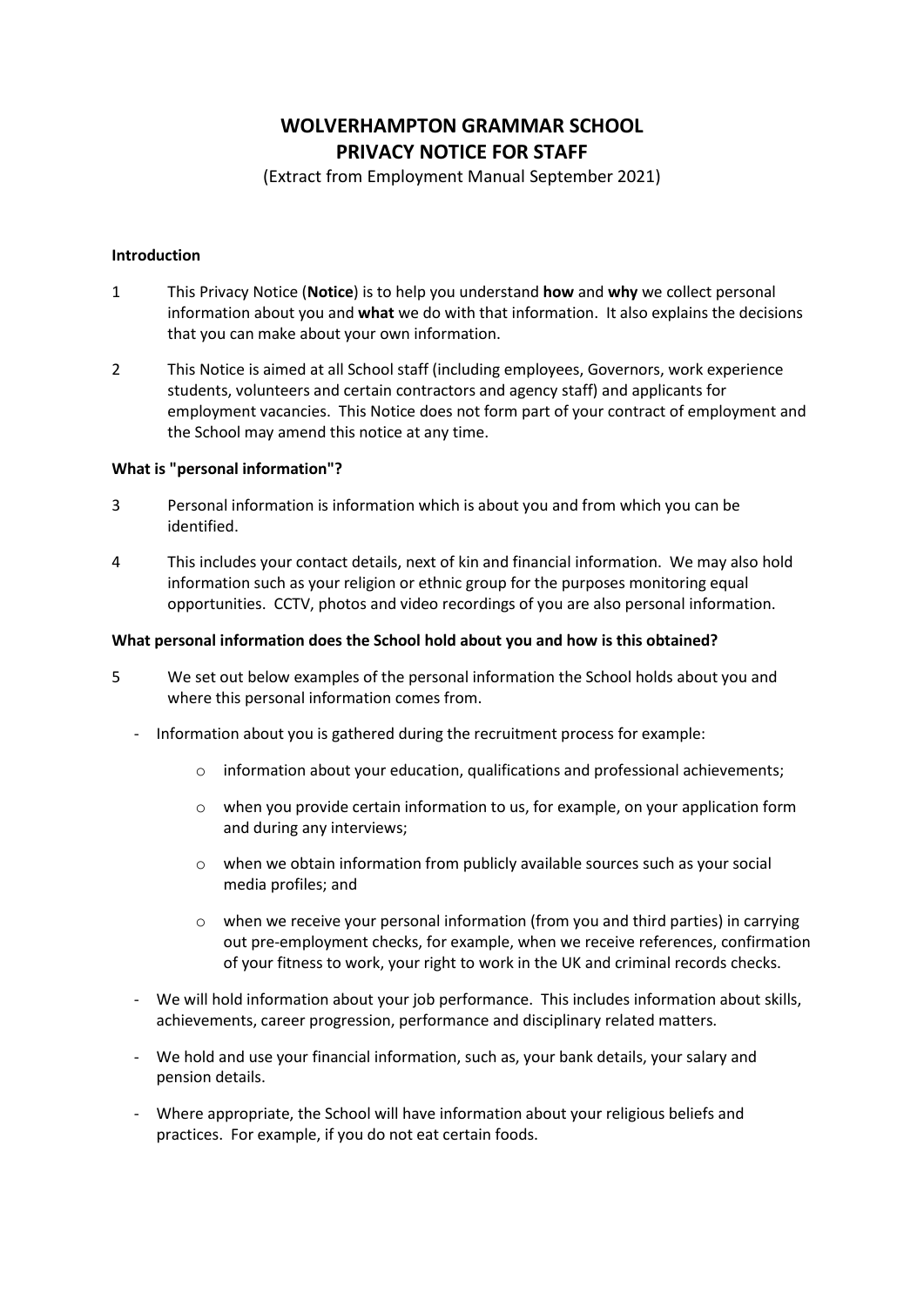- We will hold information about any physical or mental health condition you may have which is disclosed to the School during the recruitment process or at any stage during your employment.
- We will hold information about any protected characteristics you may have (e.g. a disability) which you provide, for example on your Health Questionnaire or Equal Opportunities Monitoring Form.
- Your personal information will be created internally by the School during the course of your employment. An email from the Head to a member of staff complimenting them on class management would be an example of this.
- Your personal information may be acquired from outside of the School community such as from occupational health practitioners or from public authorities such as the Police or the Local Authority Designated Officer.
- Pupils will often provide us with your personal information, for example, if a pupil emails their form teacher to say how much they are helping them with their work.
- Your personal information will be held on the School's Single Central Register.

# **Our legal bases for using your information**

- This section contains information about the legal bases that we are relying on when handling your information.
- The two tables below contain a general description of the different legal bases but we have also used a code system so that you can see which bases we are relying on for each of the purposes described at paragraph[s -](#page-3-0) to 50 below.
- If we do not have a contract with you, for example, if you are a governor or volunteer, we will not rely on the contractual basis ("CT") to use your information.

# Legitimate interests ("LI")

This means that the School is using your information when this is necessary for the School's legitimate interests except when your interests and fundamental rights override our legitimate interests.

Specifically, the School has a legitimate interest in:

- looking after your welfare and development and the welfare and development of others;
- safeguarding and promoting the welfare of pupils;
- providing an education to pupils;
- using photographs of you for promotional purposes (e.g. on the School's website);
- ensuring the security of the school site which may involve issuing you with a photocard;
- promoting the objects and interests of the School. This includes fundraising and using information about you in our publicity material e.g. photographs.
- making sure that you are complying with your employment obligations and that the School is complying with its employment obligations;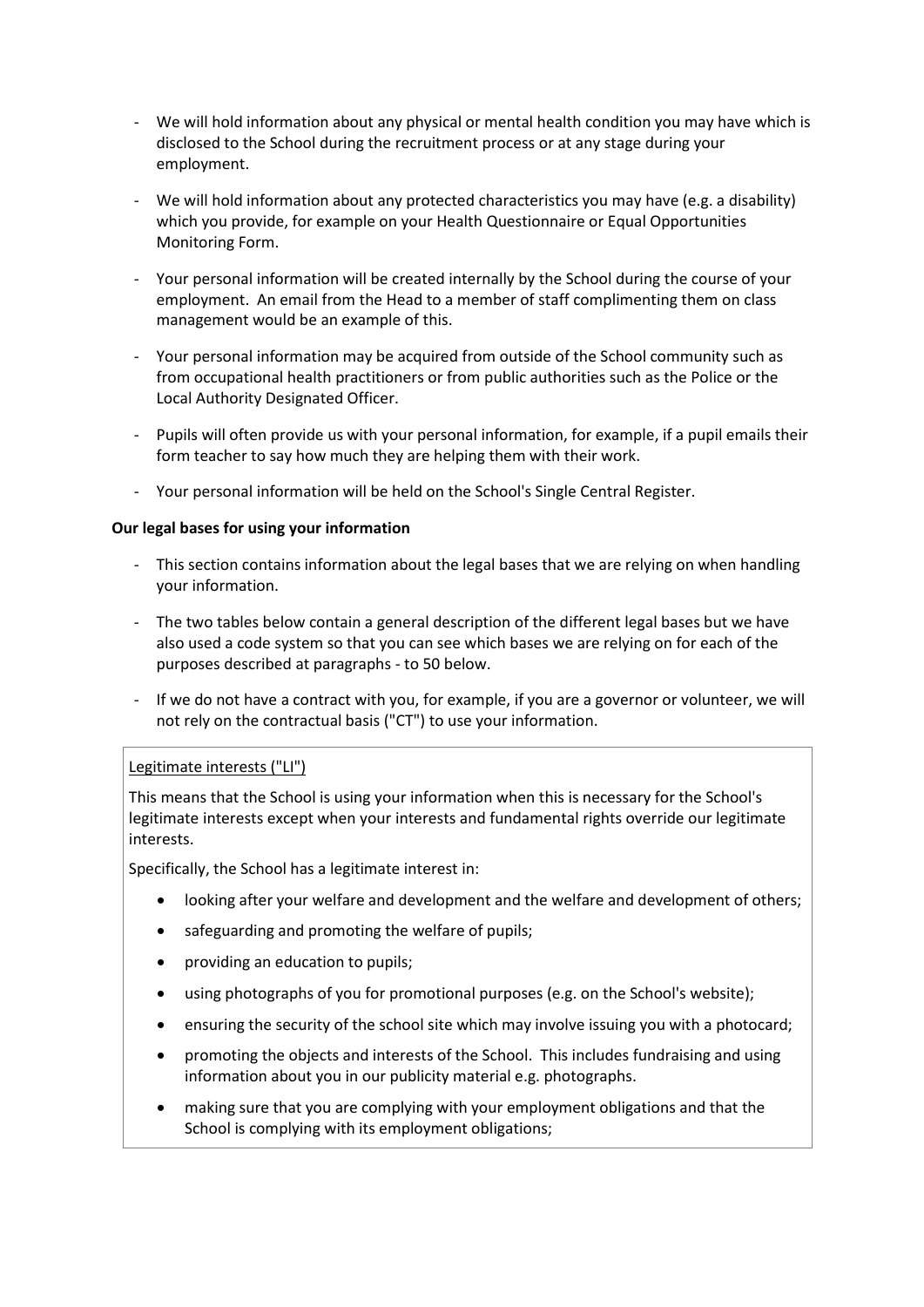- using your information in connection with legal disputes. For example, if a parent or former pupil brings a claim against the School;
- facilitating the efficient operation of the School; and
- ensuring that all relevant legal obligations of the School are complied with (for example in relation to inspections).

In addition, your personal information may be processed for the legitimate interests of others. For example, with external activity providers if they need to contact you directly or for their own emergency or insurance purposes.

# Necessary for contract ("CT")

We will need to use your information in order to comply with our contractual obligations and for you to perform your obligations as well. For example:

- we need your name and bank details so that we can pay you your salary;
- we may need to provide your personal information to a pension provider so that you can benefit from your pension entitlement;
- we may need to provide your personal details to a childcare voucher provider so that you can benefit from the childcare voucher scheme; and
- we also need to use your personal information to provide contractual benefits, such as school fee discounts.

# Legal obligation ("LO")

As a School we have to comply with various laws and this entitles us to use your information where necessary. For example:

- to make sure that you have the right to work in the UK;
- to fulfil our duty of care to you and your colleagues;
- to fulfil our safeguarding duties towards pupils; and
- sometimes we will be legally obliged to disclose your information to third parties such as the DBS, local authorities or the police. More detail of when we will do so is set out at paragrap[h -](#page-5-0) below.

# Vital interests

We may use your information where this is necessary to protect your vital interests or someone else's. For example, to prevent someone from being seriously harmed or killed.

Performance of a task carried out in the public interest (or carrying out public tasks) ("PI")

The following are examples of when we use your information to perform tasks in the public interest:

- looking after your welfare and development and the welfare and development of others. This includes equal opportunities monitoring;
- safeguarding and promoting the welfare of our pupils;
- providing pupils with an education;
- ensuring the security of the school site which may involve issuing you with a photocard;
- making sure that you are complying with your employment obligations;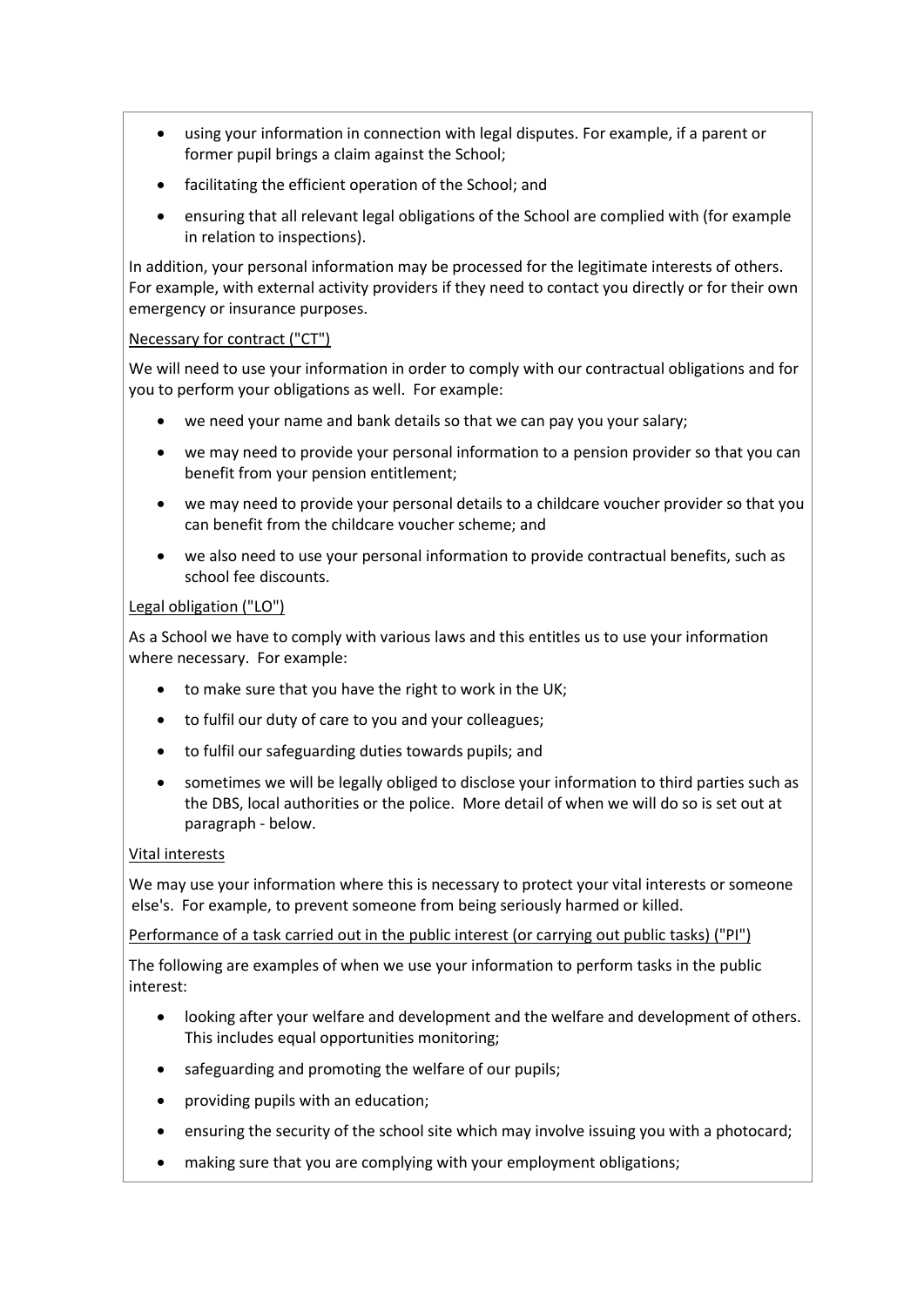- facilitating the efficient operation of the School; and
- ensuring that we comply with all of our legal obligations.

The School must also comply with an additional condition where it processes special categories of personal information. These special categories are as follows: personal information revealing racial or ethnic origin, political opinions, religious or philosophical beliefs, trade union membership, genetic information, biometric information, health information, and information about sex life or orientation. The bases that we are relying on to process special categories of personal information are set out below:

# Employment, social security and social protection ("ESP")

The processing is necessary for the purposes of carrying out the obligations and exercising specific rights of the School and staff in the field of employment, social security or social protection. Social security and protection is concerned with preventing, managing, and overcoming situations that adversely affect people's wellbeing. For example, sometimes this would allow us to disclose your information to third parties such as the DBS or occupational health services. More detail of when we will do so is set out at paragraphs [-](#page-5-0) an[d -](#page-6-0) below.

# Vital interests

To protect the vital interests of any person where that person cannot give consent, for example, if they are seriously hurt and are unconscious.

Legal claims ("LC")

The processing is necessary for the establishment, exercise or defence of legal claims. This allows us to share information with our legal advisors and insurers.

Medical purposes ("MP")

This includes medical treatment and the management of healthcare services.

Substantial public interest ("SPI")

The School is also allowed to use special categories of personal information where doing so is necessary in the substantial public interest. This is similar to "Public interest" in the table above.

## **Why does the School use your personal information?**

- <span id="page-3-0"></span>The letters below refer to the legal bases we are relying on, please see the section above for an explanation.
- We commonly use personal information for:
	- o providing education and support to our pupils LI, PI, SPI;
	- o ensuring that we provide a safe and secure work environment LI, PI, ESP, SPI;
	- o providing employment services (such as payroll) LI, CT;
	- o providing training and support LI, PI, SPI;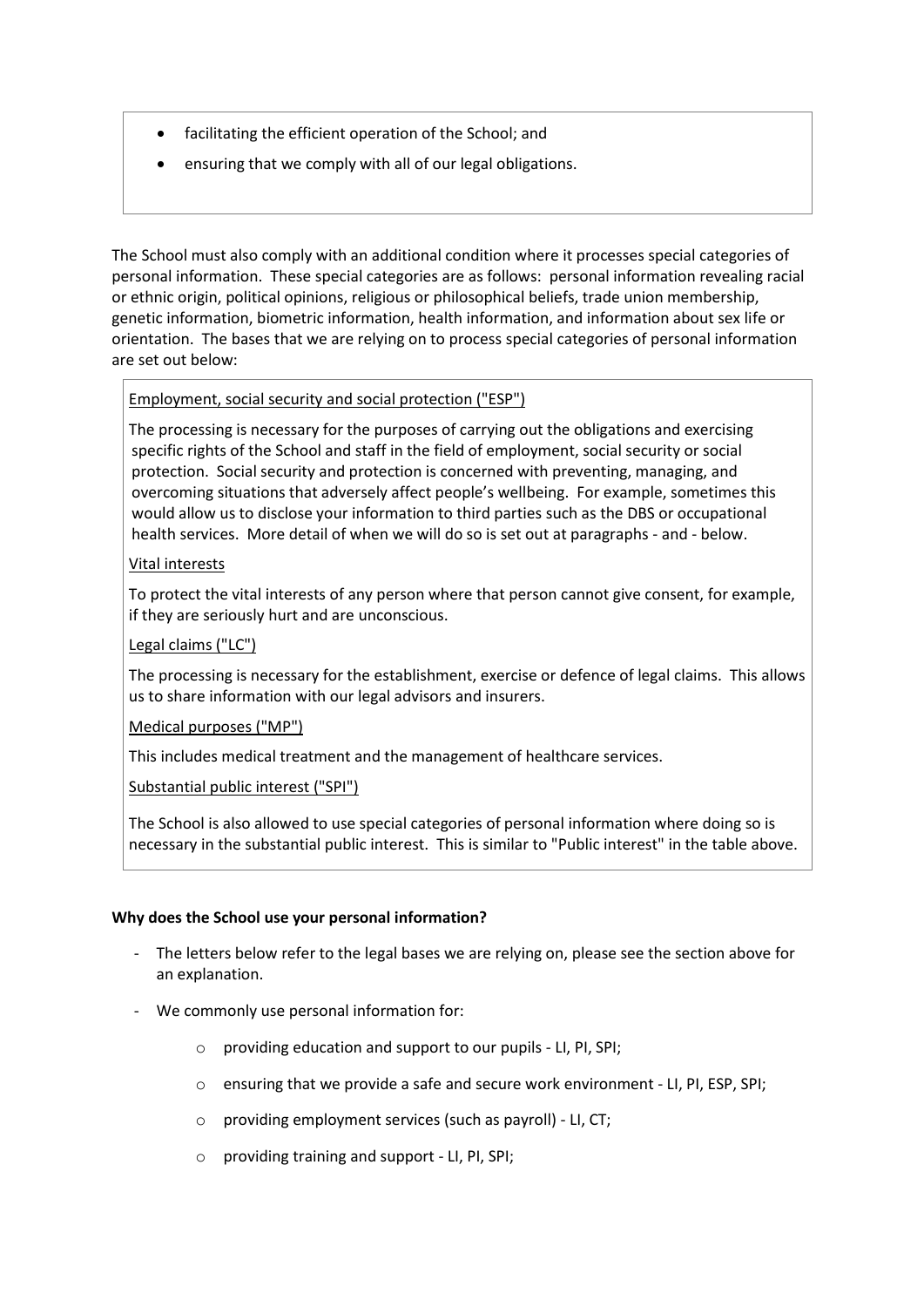- o protecting and promoting the School's interests and objectives (including fundraising) - LI;
- o personnel, administrative and management purposes and to enable us to meet our legal obligations as an employer. For example, to pay staff and to monitor their performance - LI, CT, LO, PI, ESP, SPI;
- o safeguarding and promoting the welfare of all staff and pupils LI, PI, ESP, SPI; and
- o fulfilling our contractual and other legal obligations CT, LO, ESP.
- Some specific examples of when the School uses your personal information are set out below:
	- o We use your personal information to consider your suitability to work in your role at the School, this will include checking any information available on your social media accounts - LI, LO, PI, SPI.
	- $\circ$  We will check that you have the right to work in the UK by reviewing your identification documents and keeping copies on your personnel file - LI, LO.
	- $\circ$  We will use your personal information in addressing any performance or disciplinary concerns which arise - LI.
	- $\circ$  We will use information relating to any medical condition you may have in order to verify fitness to work, monitor sickness absence and comply with our duty of care towards you - LI, MP.
	- $\circ$  We will use your information when dealing with complaints and grievances with which you are involved (e.g. from other staff, pupils and parents) - LI.
	- o We often use photographs and video recordings of staff, for marketing and promotion purposes. This will include in School publications, in social media and on the School website - LI.
	- $\circ$  We will also allow external publication of certain media where appropriate (for example, a photograph or article in a local newspaper) - LI.
	- o We may also make recordings for teaching purposes, for example, recording parts of your lessons to provide additional resources for pupils. This will be undertaken on a trial basis during the 2020/21 Academic Year in accordance with the School's Taking, Using and Storing of Images of Children Policy, copy of which is available on the School's website- LI, PI, SPI.
	- o We use CCTV recordings for the purposes of crime prevention and investigation and also in connection with our obligation to safeguard the welfare of pupils, staff and visitors to the School site. Further information about the use of CCTV can be found in the School's CCTV policy, a copy of which is published on the School's website - LI, PI, SPI.
	- o The School regularly monitors and accesses its IT system for purposes connected with the operation of the School. The School IT system includes any hardware, software, email account, computer, device or telephone provided by the School or used for School business. The School may also monitor staff use of the School telephone system and voicemail messages. Staff should be aware that the School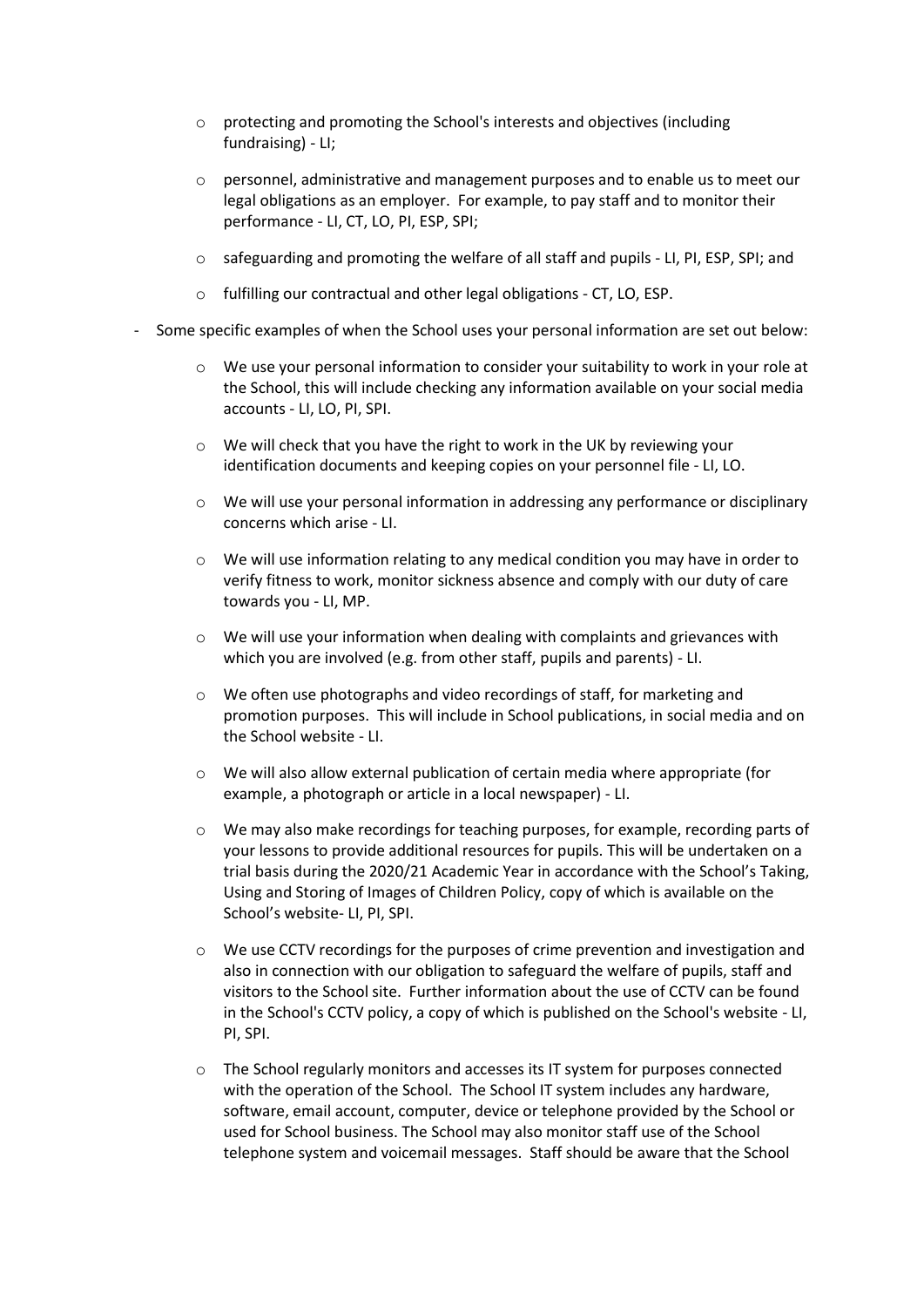may monitor the contents of a communication (such as the contents of an email) - LI, PI, SPI.

- o The purposes of such monitoring and accessing include:
	- to help the School with its day to day operations. For example, if a member of staff is on holiday or is off sick, their email account may be monitored in case any urgent emails are received - LI; and
	- to check staff compliance with the School's policies and procedures and to help the School fulfil its legal obligations. For example, to investigate allegations that a member of staff has been using their email account to send abusive or inappropriate messages - LI.
- o Monitoring may be carried out on a random basis and it may be carried out in response to a specific incident or concern - LI.
- $\circ$  The School also uses software which automatically monitors the School IT system (for example, it would raise an alert if a member of Staff visited a blocked website or sent an email containing an inappropriate word or phrase). - LI
- o The monitoring is carried out by the IT department in conjunction with the School's Designated Safeguarding Leads. If anything of concern is revealed as a result of such monitoring, then this information may be shared with the Head and this may result in disciplinary action. In exceptional circumstances concerns will need to be referred to external agencies such as the Police - LI.
- $\circ$  We may use your information when ensuring network and information security, for example, our anti-virus software might scan files containing information about you - LI.
- o We will send you information about how to support the School, for example School events and fundraising opportunities - LI.
- $\circ$  We will keep details of your address when you leave our employment so we can keep in touch. Further detail is included in the Privacy Notice for Alumni, Friends and Supporters which is available on the School website - LI.
- $\circ$  We can keep information about you for a very long time or even indefinitely if we need this for historical, research or statistical purposes. For example, if we consider the information might be useful if someone wanted to write a book about the School - LI.
- If you fail to provide certain information when requested, we may not be able to perform our obligations under the contract of employment or agreement we have entered into with you (such as paying you or providing a benefit). Alternatively, we may be prevented from complying with our legal obligations (such as to ensure the health and safety of our workers).

## **How does the School share staff personal information with third parties?**

- <span id="page-5-0"></span>- We will need to share your information with:
	- o the Disclosure and Barring Service (**DBS**), Atlantic Data and/or the Teaching Regulation Agency (previously known as the National College for Teaching and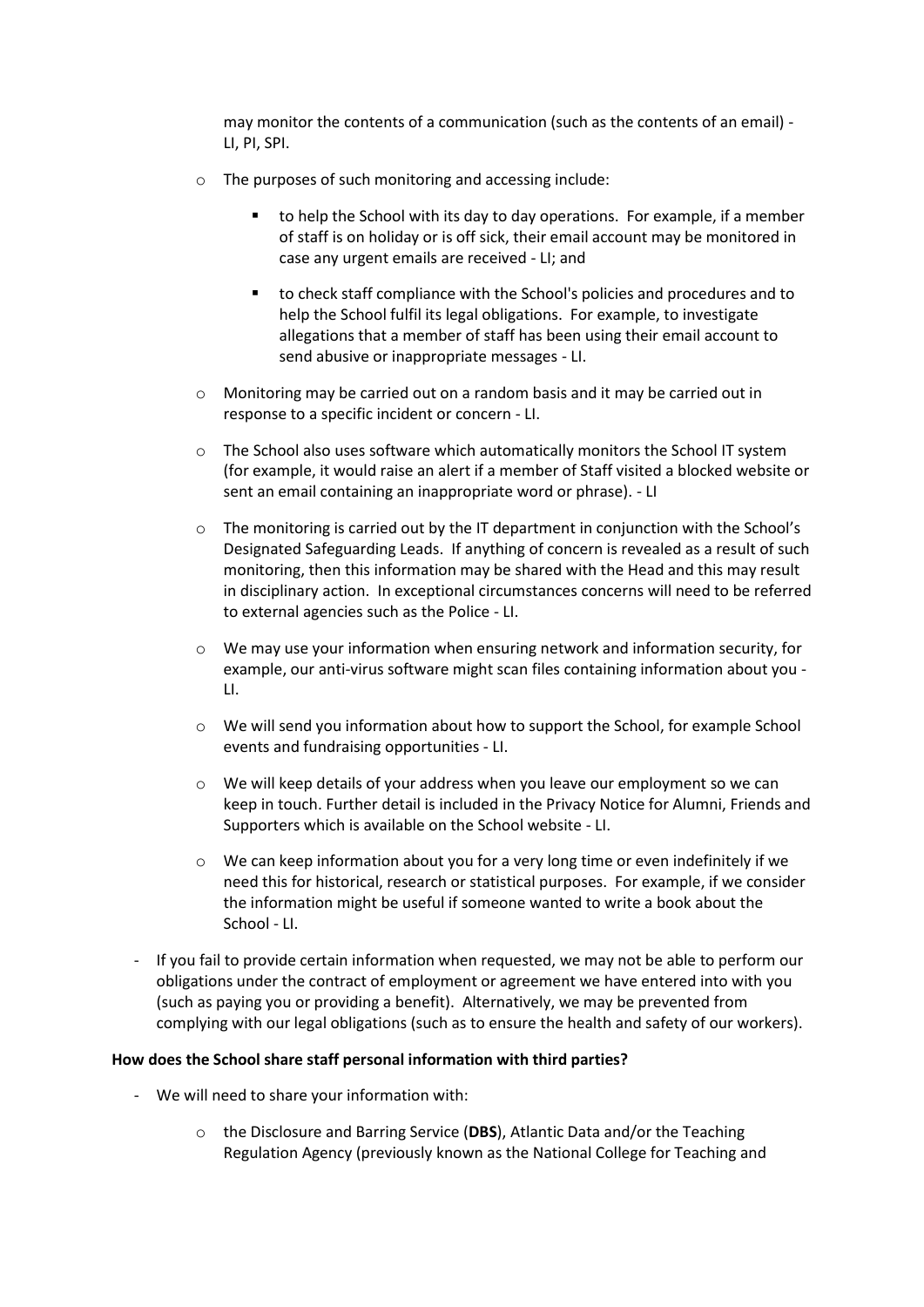Leadership (if applicable) when complying with our legal duty to carry out preappointment suitability checks - LI, LO, PI, ESP, SPI; and

- o the DBS and/or Teaching Regulation Agency (if applicable) if circumstances arise in which we are required to make a referral to either or both of these bodies - LI, LO, PI, ESP, SPI.
- <span id="page-6-0"></span>To fulfil our obligations to you as an employer we will need to share your information with medical professionals, such as occupational health services, where we are making a referral - LI, CT, MP.
- Occasionally we may use consultants, experts and other advisors (including legal advisors and accountants) to assist us in fulfilling our obligations and to help run the School properly. We will share your information with them if this is relevant to the work they carry out - LI, PI, ESP, LC, SPI.
- In accordance with our legal obligations, we will share information with the Independent Schools Inspectorate, for example, during the course of an inspection, and may need to share your information with the Department for Education - LI, LO, PI, ESP, SPI.
- As an employer we must check if you can work in the UK before we employ you LI, LO, SPI.
- We may share some of your information with our insurance company, for example, where there is a serious incident at the School - LI, LC.
- We may share your information with benefits providers, for example, to ensure that you are able to take advantage of the benefit - LI, CT, PI, ESP, SPI.
- We may need to share information about you with the Health and Safety Executive (a government organisation) if there is a health and safety issue at the School - LI, LO, PI, ESP, SPI.
- The School is a charity which means that in exceptional circumstances we may need to share your information with the Charity Commission e.g. in the event of a serious incident - LI, LO, PI, ESP, SPI.
- If the School is dealing with a complaint or grievance (e.g. from a colleague or a parent), we will need to share your information with other parties if it is relevant, for example, the appropriate staff at the School, the colleague or parents making the complaint and governors - LI, PI, SPI.
- If appropriate, we will share your information with individuals connected to the School who are exercising their data protection rights, for example, when responding to a subject access request - LI, LO.
- We will share personal information about staff with the relevant statutory agencies if it is appropriate to share this information to investigate allegations of misconduct - LI, LO, PI, ESP, SPI.
- We may need to share your information with the Local Authority Designated Officer in accordance with our safeguarding obligations - LI, LO, PI, ESP, SPI.
- On occasion, we may need to share your information with the Police for the prevention and investigation of crime and the prosecution of offenders. We will only do this in specific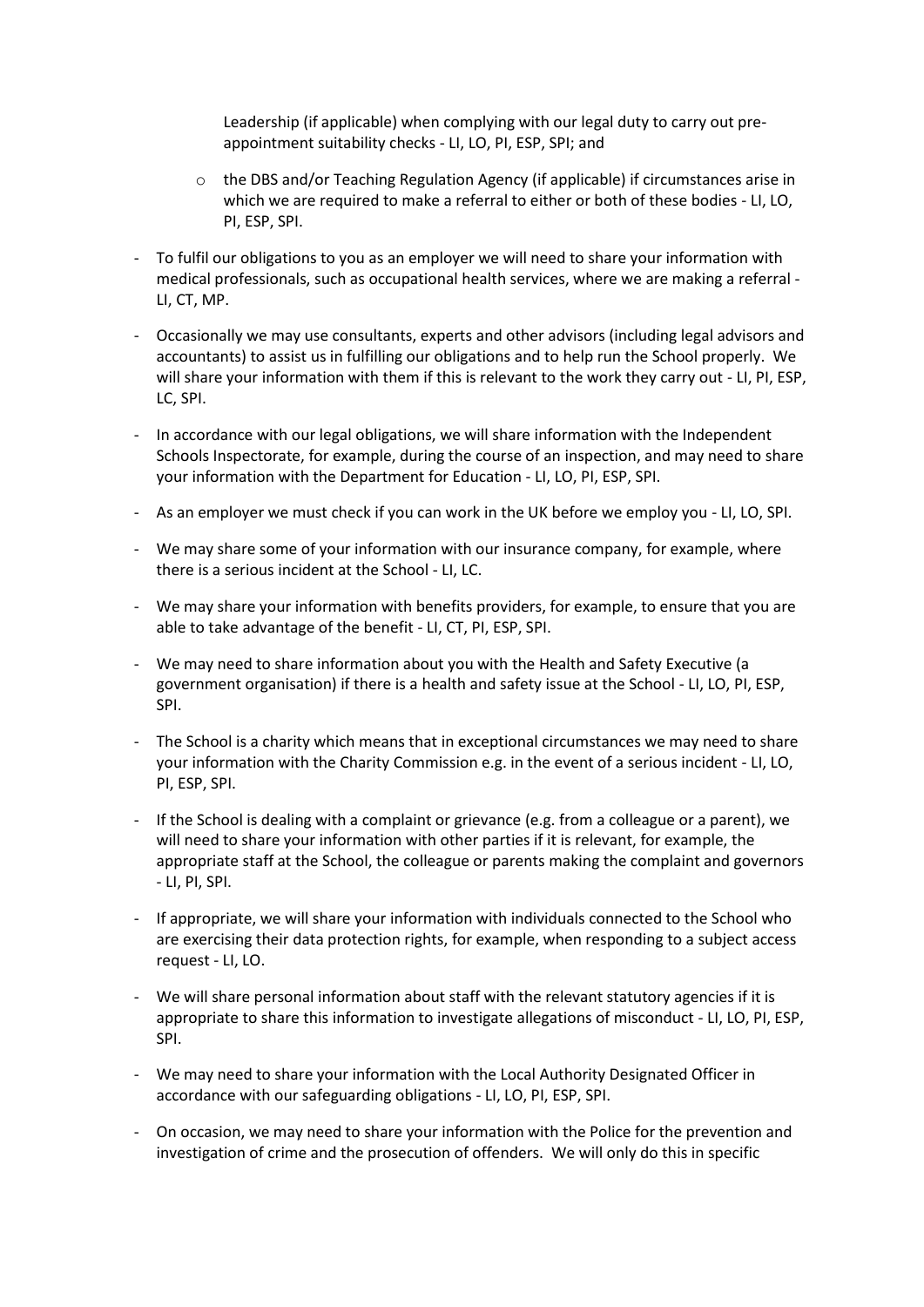circumstances to assist the police with their investigations. In exceptional circumstances CCTV recordings may be disclosed to third parties such as the police - LI, LO, PI, ESP, SPI.

- If appropriate, we will share your information with parents and pupils where this is related to your professional duties, such as information about the subjects you teach - LI, PI, ESP, SPI.
- We may need to share your information if there is an emergency, for example, if you are hurt in an accident - LI, PI, ESP, SPI.

We sometimes use contractors to handle personal information on our behalf. The following are examples:

- IT consultants who might access information about you when checking the security of our IT network; and
- we use third party "cloud computing" services to store some information rather than the information being stored on hard drives located on the School site.

#### **Transfers of your personal information overseas**

- We may send your information to countries which do not have the same level of protection for personal information as there is in the UK. For example, we may be required to provide a reference for you an overseas position or as part of an overseas School trip.
- The European Commission has produced a list of countries which have adequate data protection rules. The list can be found here: https://ec.europa.eu/info/law/law-topic/dataprotection/data-transfers-outside-eu/adequacy-protection-personal-data-non-eucountries\_en
- If the country that we are sending your information to is not on the list, or is not a country within the EEA (which means the European Union, Liechtenstein, Norway and Iceland), then it might not have the same level of protection for personal information as there is in the UK.
- We will provide you with details about the safeguards which we have in place outside of this privacy notice. If you have any questions about the safeguards that are in place, please contact the Finance Director.

## **For how long does the School keep staff personal information?**

- We keep your information for as long as we need to in relation to your employment. We will keep some information after you have left the School in case this is needed, for example, in relation to our legal obligations.
- In exceptional circumstances we may keep your information for a longer time than usual but we would only do so if we had a good reason and only if we are allowed to do so under data protection law.

Please see our Data Retention Guidance for information on how long we keep your personal information for. This can be found in the School's Staff Share area.

## **Processing in line with your rights**

- From May data protection legislation gives you a number of rights regarding your information. Some of these are new rights whilst others build on your existing rights. Your rights are as follows: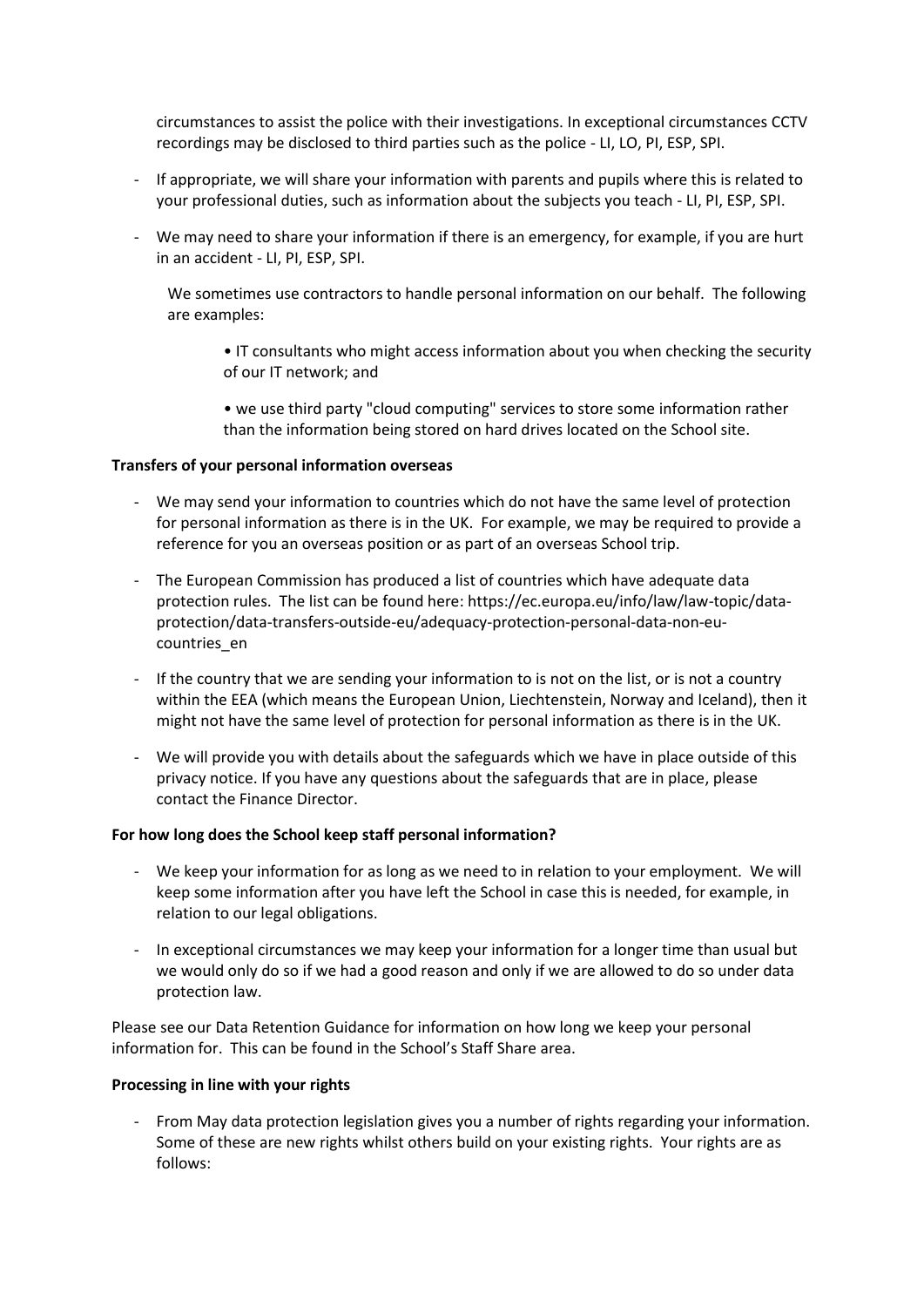- o **Rectification:** if information the School holds about you is incorrect you can ask us to correct it.
- o **Access:** you can also ask what information we hold about you and be provided with a copy of it. This is commonly known as making a subject access request. We will also give you extra information, such as why we use this information about you, where it came from and what types of people we have sent it to.
- o **Deletion:** you can ask us to delete the information that we hold about you in certain circumstances. For example, where we no longer need the information.
- o **Portability:** you can request the transfer of your information to you or to a third party in a format that can be read by computer. This applies where (a) the information has been provided by you; (b) the basis that we are relying on to process your information is consent or contract (please see "Our legal bases for using your information" above); and (c) the information is being processed by us on computer.
- o **Object:** you may object to us using your information where:
	- we are using it for direct marketing purposes (e.g. to send you the School magazine);
	- we are relying on either the legitimate interests or performance of a task carried out in the public interest legal basis to use it - please see the section "Our legal bases for using your information" above;
	- we are using it for historical or scientific research purposes or archiving purposes. For example, we may keep photographs of staff for historical reasons.
- **Restriction:** our use of information about you may be restricted in some cases. For example, if you tell us that the information is inaccurate we can only use it for limited purposes while we check its accuracy.

The Finance Director can give you more information about your data protection rights. To exercise any of your rights you can submit your request in writing to Finance Director at the School or by emailing bursar@wgs-sch.net.

# **Criminal offence information**

We may only use information relating to criminal convictions and offences where the law allows us to do so. This will usually be where such processing is necessary to carry out our obligations or to exercise our rights or where there is a substantial public interest in doing so.

Less commonly, we may use information relating to criminal convictions and offences where it is necessary in relation to legal claims, where it is necessary to protect your interests (or someone else's interests) and you are not capable of giving your consent, or where you have already made the information public.

## **Consent**

We may ask for your consent to use your information in certain ways as an alternative to relying on any of the bases in this Notice. For example, we may ask for your consent before taking or using some photographs and videos if the photograph or video is more intrusive and we cannot rely on legitimate interests.